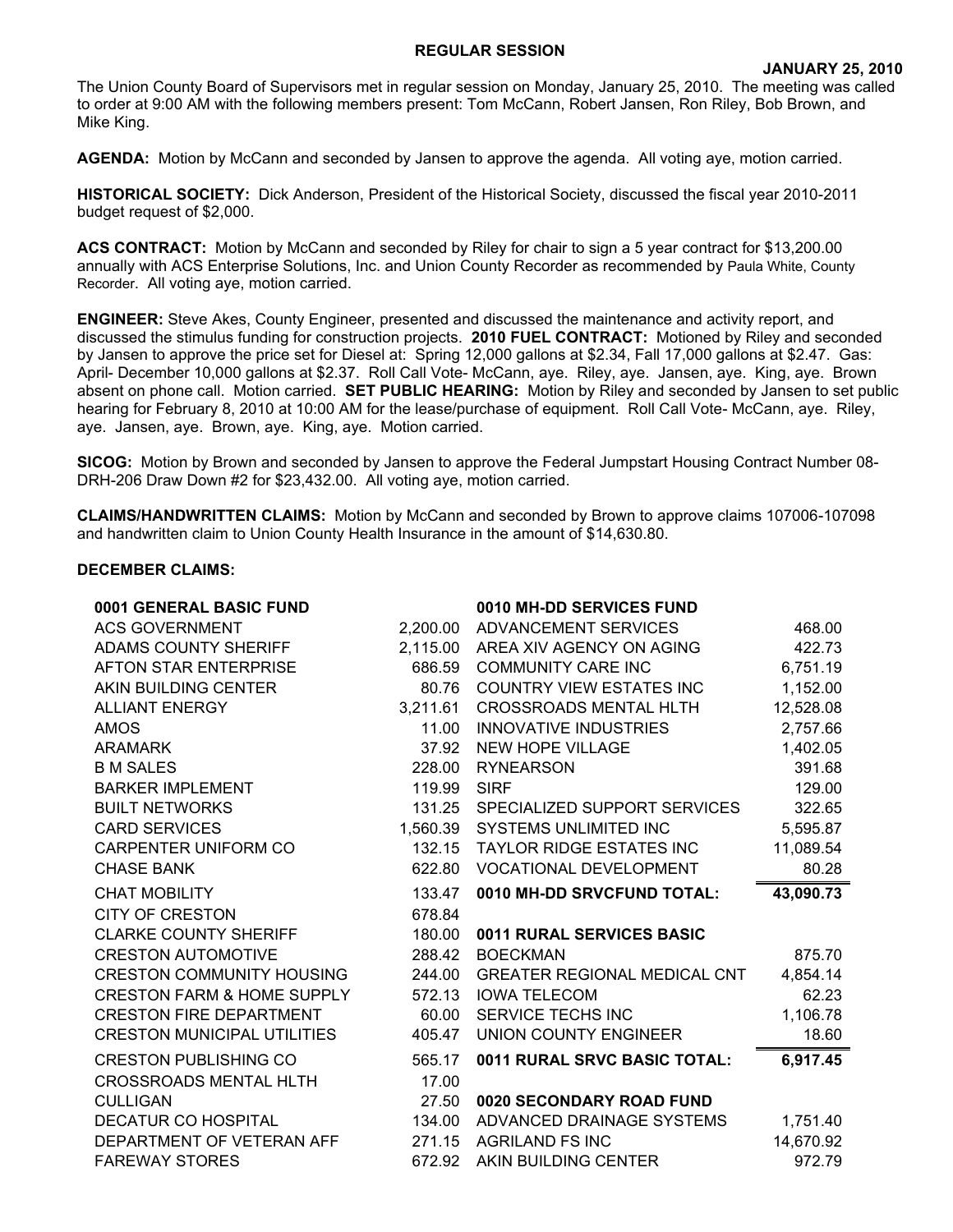| <b>FARMERS ELECTRIC COOP</b>     |           | 1,021.01 ALLIANT ENERGY               | 938.63     |
|----------------------------------|-----------|---------------------------------------|------------|
| <b>FIDLAR COMPANIES</b>          | 62.47     | <b>AMERICAN CONCRETE</b>              | 5,380.00   |
| <b>GE CONSUMER FINANCE</b>       | 67.64     | <b>ARAMARK</b>                        | 447.56     |
| <b>GREATER COMM HOSPITAL</b>     | 1,825.00  | <b>BARKER IMPLEMENT</b>               | 806.45     |
| <b>GREATER REGIONAL MEDICAL</b>  | 461.00    | CALHOUN-BURNS & ASSOC INC             | 5,371.00   |
| <b>GREEN VALLEY PEST CONTROL</b> | 74.10     | <b>CARQUEST OF CRESTON</b>            | 65.31      |
| H & W SALE                       | 572.22    | CENTRAL SERVICE & SUPPLY INC          | 6,698.30   |
| HANSEN MECHANICAL                | 146.46    | <b>CRESTON AUTOMOTIVE</b>             | 262.66     |
| HEALTH TRUST PHYSICIANS CLNC     | 702.00    | <b>CRESTON FARM &amp; HOME SUPPLY</b> | 206.79     |
| <b>HENRY</b>                     | 360.00    | <b>CRESTON MEDICAL CLINIC PC</b>      | 206.00     |
| HEWLETT-PACKARD COMPANY          | 1,229.00  | <b>CROSS-DILLON TIRE INC</b>          | 135.00     |
| HOYT DO                          | 300.00    | DES MOINES STAMP MFG                  | 33.65      |
| HY-VEE INC                       | 738.26    | F & M BODY SHOP                       | 90.00      |
| IOWA CO ATTORNEYS ASSOC          | 270.00    | <b>FAMILY VISION CENTER</b>           | 80.00      |
| IOWA STATE ASSOC OF COUNTIES     | 425.00    | FASTENAL COMPANY                      | 55.08      |
| <b>IOWA TELECOM</b>              | 1,306.80  | <b>FRANKS SERVICE</b>                 | 730.00     |
| JEFFREY P. KILEY, DPM            | 177.00    | <b>GATEWAY HOTEL &amp; CONF CTR</b>   | 456.96     |
| <b>KELLY</b>                     | 88.00     | <b>GREEN VALLEY PEST CONTROL</b>      | 90.00      |
| <b>KOCH BROTHERS</b>             | 101.00    | HI-WAY PRODUCTS INC                   | 424.20     |
| LABORATORY CORP OF AMERICA       | 270.00    | HOTSY CLEANING SYSTEMS INC            | 170.92     |
| LES NELSON INVESTMENTS           | 1,178.82  | IA DEPT OF TRANSPORTATION             | 50.00      |
| LUCAS COUNTY HEALTH CENTER       | 50.00     | IA DEPT TRANSPORTATION                | 10.60      |
| MADISON CO HEALTH CARE           | 13,271.00 | <b>IDE INTAKE &amp; WELDING</b>       | 35.30      |
| <b>MADISON COUTNY ER DR</b>      | 585.00    | <b>INNOVATIVE INDUSTRIES</b>          | 235.00     |
| MADISON CTY RADIOLOGIST GRP      | 292.00    | IOWA CONCRETE PAVING ASSN             | 420.00     |
| <b>MAIL SERVICES LLC</b>         | 901.62    | <b>IOWA PRISON INDUSTRIES</b>         | 1,081.54   |
| <b>MASON</b>                     | 59.00     | <b>IOWA TELECOM</b>                   | 533.02     |
| <b>MASTER CARD/ISSB</b>          | 244.82    | <b>JIM'S TRUCK REPAIR</b>             | 60.00      |
| MATHEW BENDER & CO., INC         | 434.42    | M & M SALES COMPANY                   | 22.25      |
| MATT PARROTT AND SONS            | 417.48    | MC KENNA TRUCK CENTER                 | 206.83     |
| <b>MAXIMUS INC</b>               | 1,886.50  | MIDWEST WHEEL COMPANIES               | 249.00     |
| <b>MCI</b>                       | 48.26     | MURPHY TRACTOR & EQUIPMENT            | 184.33     |
| MEDICAP PHARMACY                 | 720.37    | <b>NAPA</b>                           | 4,188.54   |
| MEYER LABORATORY INC             | 73.00     | NORSOLV PRODUCTS COMPANY              | 139.95     |
| MUFFLERS PLUS-QUIK LUBE          | 334.51    | OFFICE MACHINES COMPANY INC           | 219.42     |
| <b>MUNDUS</b>                    | 159.00    | O'HALLORAN INTERNATIONAL INC          | 1,185.59   |
| <b>NAPA</b>                      | 1.95      | O'REILLY AUTOMOTIVE INC               | 81.30      |
| <b>NUCARO</b>                    | 38.79     | PERU QUARRY INC                       | 8,636.04   |
| OFFICE MACHINES COMPANY INC      | 990.54    | PREMIER CONCRETE PUMPING              | 717.00     |
| <b>OLSON</b>                     | 20.61     | <b>QUALITY GLASS</b>                  | 205.00     |
| PETTY CASH - SHERIFF             | 146.87    | RINGGOLD COUNTY ENGINEER              | 11,860.00  |
| <b>PETZNICKS</b>                 | 58.59     | ROCKMOUNT RESEARCH & ALLOY            | 2,263.00   |
| PHYLLIS ANDERSON                 | 400.00    | SCHILDBERG CONSTRUCTION INC           | 37,740.64  |
| PITNEY BOWES                     | 171.00    | ST LUKES CTR FOR OCCUPAT              | 216.00     |
| POKORNY BP & AUTOMOTIVE          | 301.45    | <b>TRANSIT WORKS</b>                  | 720.00     |
| RELIABLE CORPORATION             | 168.47    | TRUE VALUE HARDWARE & RENT            | 49.94      |
| <b>RIPPERGER REPAIR</b>          | 287.38    | <b>TYLER TECHNOLOGIES</b>             | 978.10     |
| <b>SCOTT DDS</b>                 | 50.00     | YOUNG FENCING, INC                    | 1,890.25   |
| SERVICE TECHS INC                | 67.13     | ZIEGLER INC                           | 4,289.68   |
|                                  |           |                                       |            |
| SHRED-IT DES MOINES              | 356.90    | 0020 2NDARY RD FUND TOTAL:            | 118,511.94 |
| SOUTHERN IA RURAL WATER          | 298.18    |                                       |            |
| <b>SUTTON</b>                    | 30.00     | 0024 CO RCRD MGMNT FD TOTAL:          |            |
| <b>TELECOM USA</b>               | 93.97     | <b>OWENS-KING COMPANY</b>             | 6,300.00   |
| <b>THATCHER</b>                  | 88.00     | 0024 CO RCRD MGMNT FD TOTAL:          | 6,300.00   |
| <b>TITUS</b>                     | 264.00    |                                       |            |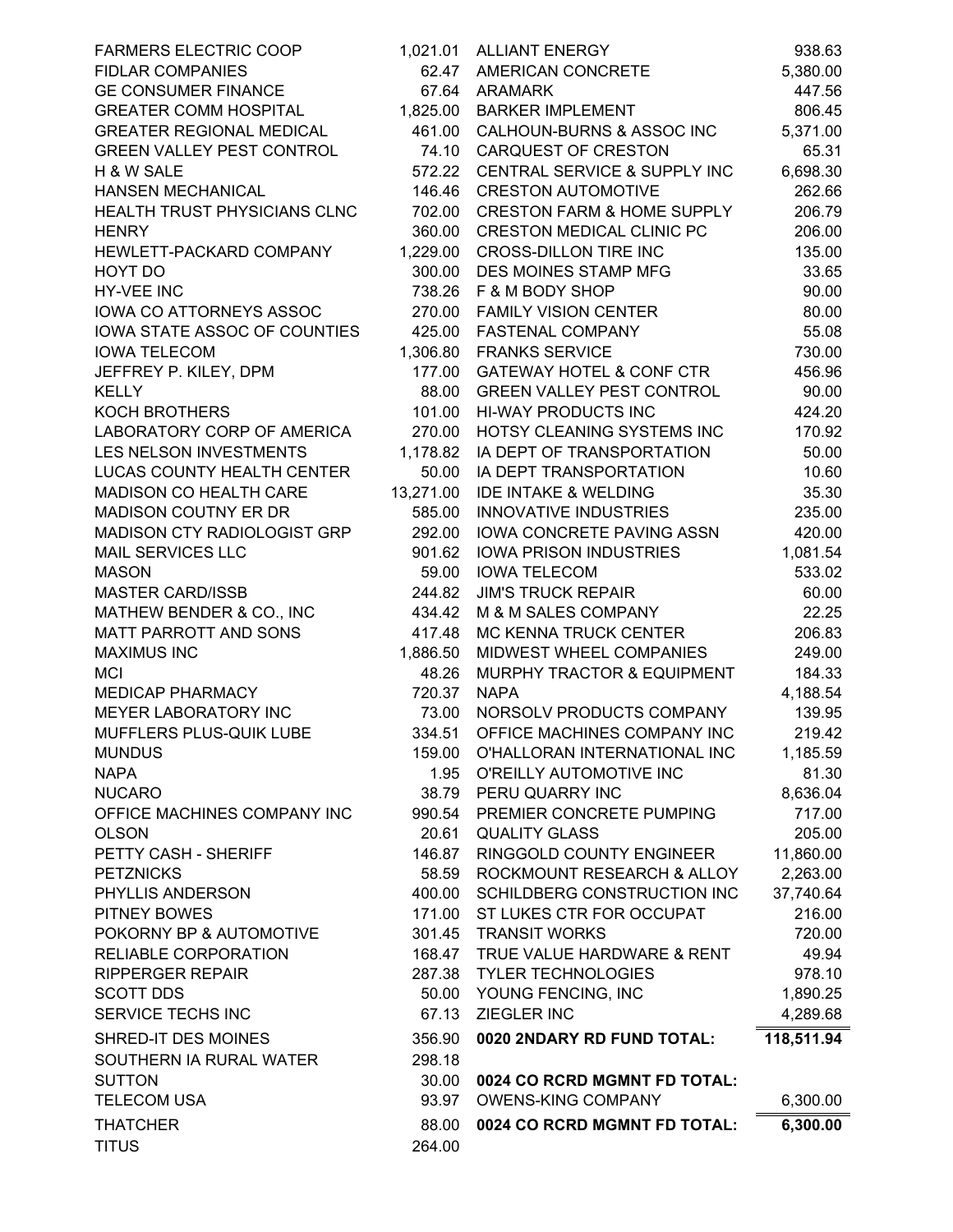| <b>U S CELLULAR</b>                                              | 595.88          | <b>1530 LITIGATION BOND FUND</b>                 |                     |
|------------------------------------------------------------------|-----------------|--------------------------------------------------|---------------------|
| UNION CO LEC FUND                                                | 2,430.57        | AMERICAN GOVERNMENTAL                            | 6,857.50            |
| UNION COUNTY ENGINEER                                            | 328.71          | <b>FINANCIA</b><br><b>BRADLEY &amp; RILEY PC</b> | 39,033.43           |
| UNITED CHURCH OF CHRIST                                          | 186.00          | <b>1530 LITIGATION BOND TOTAL:</b>               | 45,890.93           |
| UNITED STATES POSTAL SERVICE                                     | 1,500.00        |                                                  |                     |
| <b>US POST OFFICE</b>                                            | 585.00          | <b>1540 CAP PROJECT RDS &amp; BRDGS</b>          |                     |
| WALKER DO                                                        | 150.00          | CALHOUN-BURNS & ASSOC INC                        | 12,394.40           |
| <b>WASTE MGMT OF CRESTON</b>                                     | 464.34          | <b>GARDEN &amp; ASSOCIATES</b>                   | 6,379.68            |
| <b>WEST PAYMENT CENTER</b>                                       | 104.50          | <b>1540 CAP PROJ RDS&amp;BRDGS TTL:</b>          | 18,774.08           |
| <b>WHITE</b>                                                     | 286.39          |                                                  |                     |
| <b>WILLIS</b>                                                    | 400.00          | 2040 ROADS/BRIDGES/BUILDINGS                     |                     |
| 0001 GENERAL BASIC FUND                                          | 57,105.51       | <b>BANKERS TRUST COMPANY</b>                     | 500.00              |
| <b>TOTAL:</b>                                                    |                 |                                                  |                     |
| 0002 GENERAL SUPPLEMENTAL                                        |                 | 2040 RDS/BRDGS/BLDINGS TOTAL:                    | 500.00              |
| <b>ALLIED INSURANCE</b>                                          | 140.00          | <b>3550 CARE DEPRECIATION FUND</b>               |                     |
| <b>BRYANT</b>                                                    | 21.25           | CARE                                             | 7,369.80            |
| <b>CHASE BANK</b>                                                | 207.60          | 3550 CARE DEP FUND TOTAL:                        | 7,369.80            |
| <b>CITY OF CRESTON</b>                                           | 2,036.50        |                                                  |                     |
| CLARINDA YOUTH CORP                                              | 71.10           | 4000 EMA FUND                                    |                     |
| <b>CRESTON PUBLISHING CO</b>                                     | 115.02          | <b>ALLIANT ENERGY</b>                            | 300.00              |
| <b>GAMMELL</b>                                                   | 21.25           | <b>CHASE BANK</b>                                | 429.19              |
| HENRY M ADKINS & SON INC                                         | 1,981.07        | <b>CITY OF CRESTON</b>                           | 1,338.08            |
| <b>MASTER CARD/ISSB</b>                                          | 37.13           | <b>DUCKWORTH</b>                                 | 94.56               |
| MASTERCARD/ISSB (IA ST SAV BAN                                   | 27.80           | <b>IOWA STATE SAVINGS BANK</b>                   | 77.98               |
| <b>WEST PAYMENT CENTER</b>                                       | 104.00          | <b>IOWA TELECOM</b>                              | 151.64              |
| YOUTH EMERGENCY SERV&SHLTR                                       | 139.95          | <b>MEDIACOM</b>                                  | 49.95               |
| HENRY M ADKINS & SON INC                                         | 4,915.00        | <b>4000 EMA FUND TOTAL:</b>                      | 2,441.40            |
| 0002 GENERAL SUPPLEMENTAL<br><b>TOTAL:</b>                       | 9,817.67        |                                                  |                     |
|                                                                  |                 | <b>4100 CNTY ASSESSMNT EXPENSE</b>               |                     |
| 0003 EMPOWERMENT                                                 |                 | <b>CRESTON PUBLISHING CO</b>                     | 99.00               |
| CREATIVE BEGINNINGS PRESCHL                                      | 1,792.00 HANER  |                                                  | 188.10              |
| DISCOVERY KIDS PRESCHOOL                                         |                 | 2,616.00 IOWA TELECOM                            | 113.00              |
| <b>DOWNING</b>                                                   | 4,735.51        | M & M SALES COMPANY                              | 92.00               |
| <b>GREATER REGIONAL MEDICAL</b>                                  | 3,074.00        | OFFICE MACHINES COMPANY INC                      | 34.99               |
| <b>GREEN VALLEY A E A</b>                                        | 27.28           | <b>PETZNICKS</b>                                 | 6.85                |
| I THINK I CAN                                                    | 575.00          | SOUTH CENTRAL IA ASSESSORS                       | 450.00              |
| JOYFUL SPARKS PRESCHOOL                                          | 2,164.50        | <b>U S CELLULAR</b>                              | 27.42               |
| <b>MATURA ACTION CORP</b>                                        | 9,653.89        | <b>4100 CNTY ASSMNT EXP TOTAL:</b>               | 1,011.36            |
| SOUTHERN IOWA TROLLEY                                            | 88.00           |                                                  |                     |
| SOUTHWESTERN COMM COLLEGE                                        | 27,551.00       | <b>4960 SANITARY LANDFILL</b>                    |                     |
| ST MALACHY PRESCHOOL                                             | 400.00          | AFTON STAR ENTERPRISE                            | 85.96               |
| <b>TRINITY PRESCHOOL</b>                                         |                 | 1,155.00 ALLIANT ENERGY                          | 500.00              |
| 0003 EMPOWERMENT TOTAL:                                          | 53,832.18       | <b>BARKER LEMAR &amp; ASSOC INC</b>              | 4,241.06            |
|                                                                  |                 | <b>BRIAN GAY CONSTRUCTION</b>                    | 35,899.50           |
| 0004 LAW ENFORCEMENT CENTER                                      |                 | CASEY'S GEN STORES INC                           | 58.50               |
| <b>ALLIANT ENERGY</b>                                            | 2,378.42        | CITY CARTON CO INC                               | 3,661.60            |
| <b>ARAMARK</b>                                                   | 47.58           | <b>ECHO GROUP INC</b>                            | 43.28               |
| <b>B M SALES</b>                                                 | 72.50           | IA DEPT OF NATURAL RESOURCES                     | 15,469.48           |
| <b>COUNSEL OFFICE &amp; DOCUMENT</b><br><b>DIVISION OF LABOR</b> | 53.01<br>125.00 | <b>IOWA TELECOM</b><br>METRO WASTE AUTHORITY     | 129.16<br>15,968.84 |
| ECON DISPOSABLE SUPPLIES INC                                     | 58.45           | NEWTON OVERHEAD DOORS                            | 383.00              |
|                                                                  |                 |                                                  |                     |